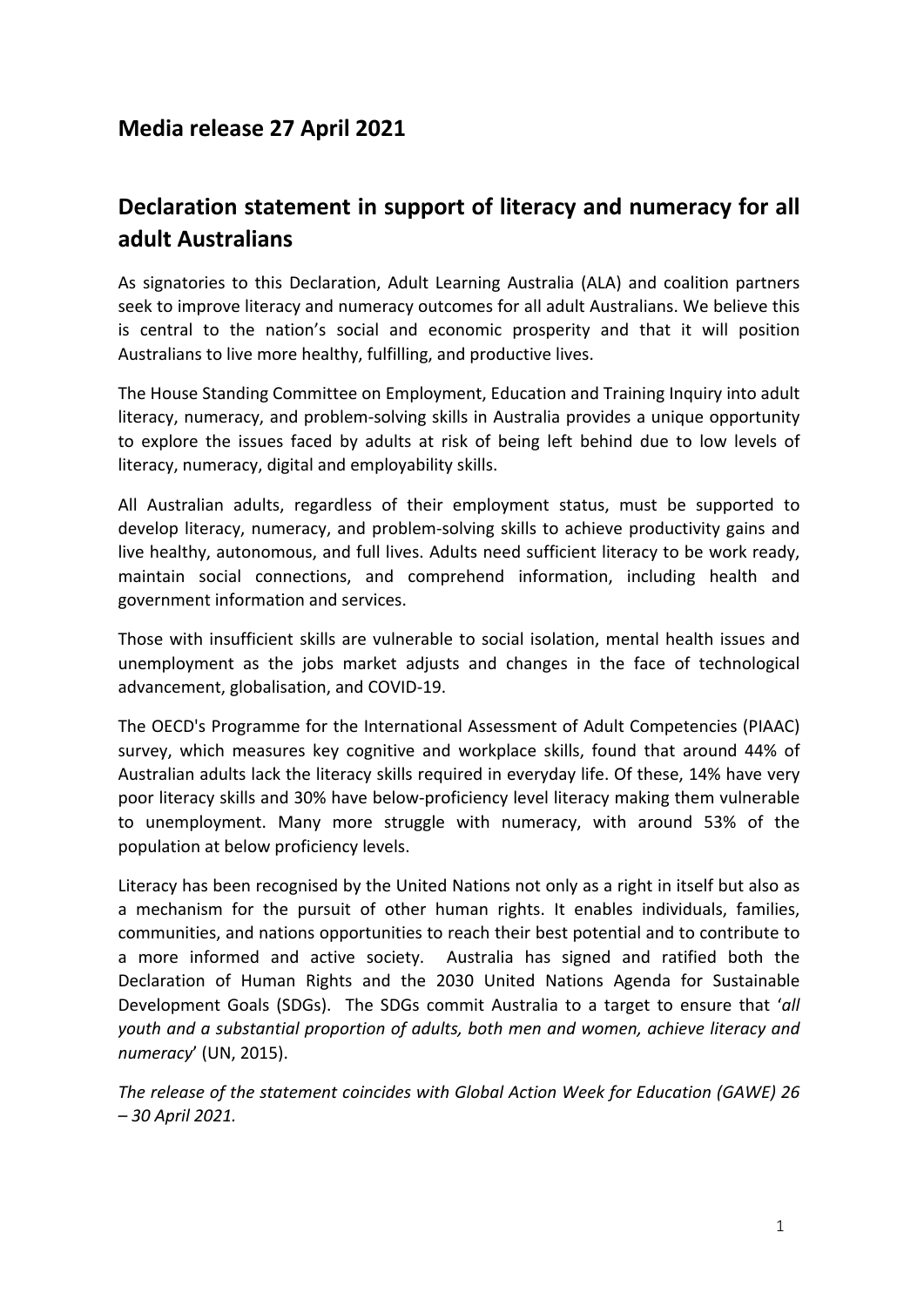# **Call to action**

The partner coalition calls on the Heads of Australian governments to:

- 1. Take a whole of government approach to developing a national adult literacy and numeracy strategy in consultation with key stakeholders that is targeted and resourced; and which prioritises socially and economically marginalised communities.
- 2. Commission research that provides a deeper analysis of the characteristics of all adults with low literacy and numeracy and explores regional differences in terms of place and population cohorts, including a focus on remote Indigenous communities.
- 3. Commit to attracting, supporting, developing, and retaining quality literacy educators and building the capacity and capabilities of the sector.
- 4. Recognise and acknowledge the diverse range of informal and non/pre-accredited and literacy and learning pathways that occur in community settings and expand the offerings available.
- 5. Renew the Ministerial Declaration on Adult and Community Education and outline strategies to support Adult and Community Education organisations as they continue to support adults with low levels of literacy and numeracy.
- 6. Promote and implement strategies that facilitate partnerships and collaborations amongst adult literacy and numeracy providers i.e., VET, TAFE, and community providers that support adults with low levels of LLN.
- 7. Make the connection between early literacy and adult literacy by identifying whole of community, family literacy and learning approaches, as well as library-based literacy programs, that break cycles of low formal education and literacy.
- 8. Ensure nationally consistent support for adult learners requiring literacy, numeracy, and problem-solving skills to achieve vocational competence.
- 9. Implement a comprehensive suite of communication and marketing strategies that de-stigmatise adult literacy and numeracy issues in the community and influence national attitudes and behaviours.

Addressing the stigma and inequality associated with low levels of literacy, numeracy and problem-solving skills will ensure a fairer and more productive Australia post COVID-19. We look forward to the outcome of the Inquiry and the commitment of the Heads of Australian Governments to appropriately enacting and resourcing the recommendations.